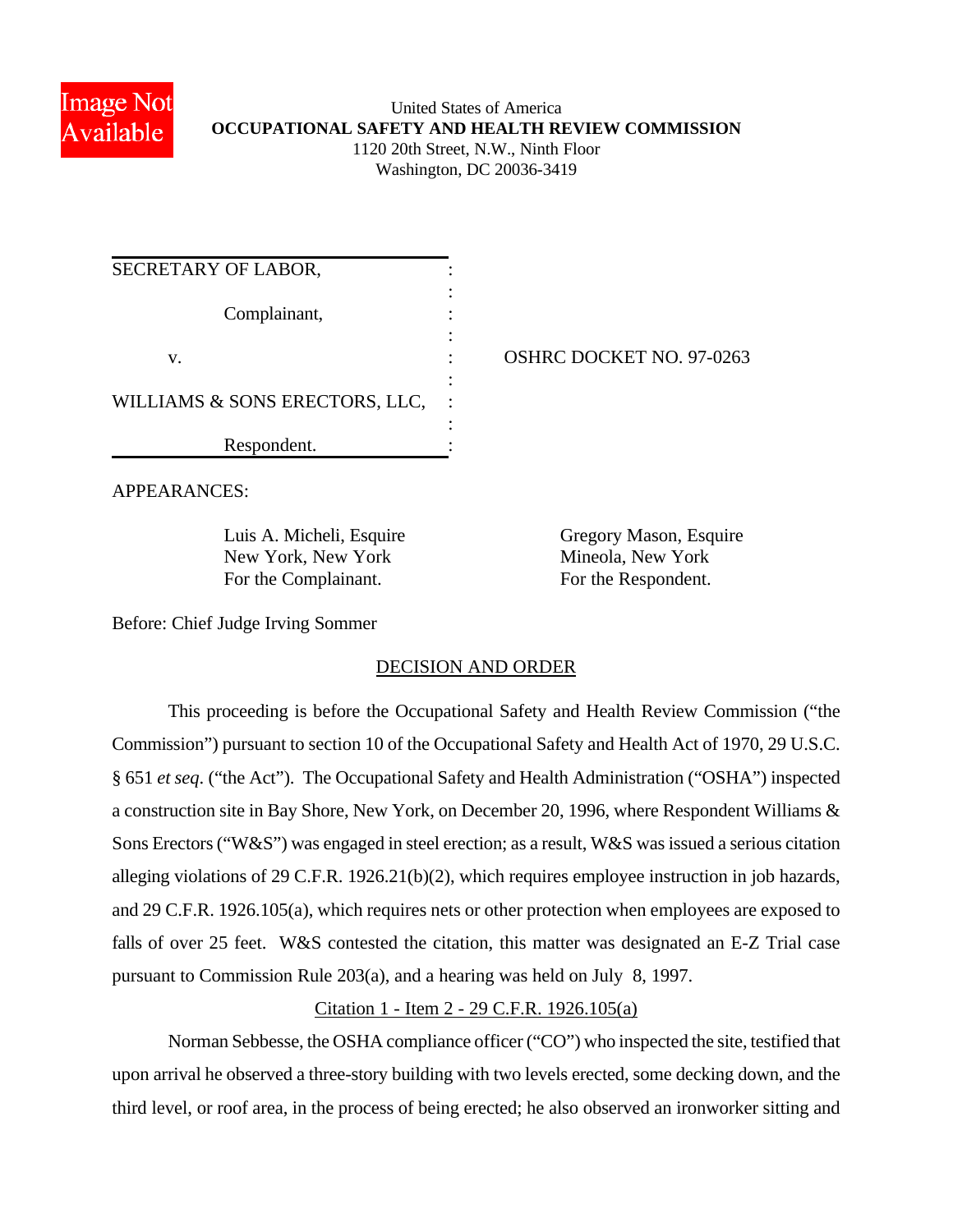welding on a beam on the second level on the building's west side in an area with no decking below. The CO videoed the scene from his car and then went onto the site and met with the general contractor, who summoned the foreman of W&S and told the CO that the height between each floor, based on the site plans, was 20 feet. As the CO waited for the foreman, he saw another ironworker climb a roof-level column on the building's west side; the ironworker then sat on top of the column with his back to the building's exterior and waited for an incoming beam. The CO also videoed this scene, and noted that this ironworker and the first one he had seen were exposed to exterior falls of 60 and 40 feet, respectively, and that neither wore a safety belt or had any other fall protection. He further noted that other activities he saw, such as the second ironworker's climbing the column and walking on beams, were not cited as they were done on the building's interior side in areas with decking below; any falls in those areas would have been 20 feet, and OSHA policy was to cite for exposures to interior falls of over 30 feet and exterior falls of over 25 feet. (Tr. 4-17; 21-29; 34-42).

CO Sebbesse also testified that after meeting Matthew Williams, the foreman of W&S, he and Williams went to the second-level deck, where the CO pointed out the first ironworker, who was still welding on the same beam; Williams called the worker over, introduced him to the CO as Al Rodriguez, and directed him to go get a safety belt. The CO and Williams next discussed Dave Smith, the second ironworker, who by then had bolted the beam into place with another worker, as shown in C-1, a photo made from C-2, the CO's video; Smith then released the beam from the crane and walked along the beam towards the building's interior. When the CO questioned Williams about Smith's climbing up the column and sitting on it, Williams asked how else he could have gotten up there; the CO told him that Smith could have placed a ladder against the column and used it to climb up from the deck to the top of the column, like the other worker who helped to bolt the beam had done, and Williams essentially agreed with the CO. The CO specifically stated at the hearing that Smith was working directly above them when he and Williams were on the deck and that he could see that Smith was not wearing a safety belt; he also stated that even if he had been there was nothing he could have attached a lanyard to when sitting on top of the column, but that other methods, such as working from a ladder, having a net below or stringing cabling between the columns for the workers to tie onto, could have been used. (Tr. 7-17; 22; 25; 28-32; 35-41; 45-46).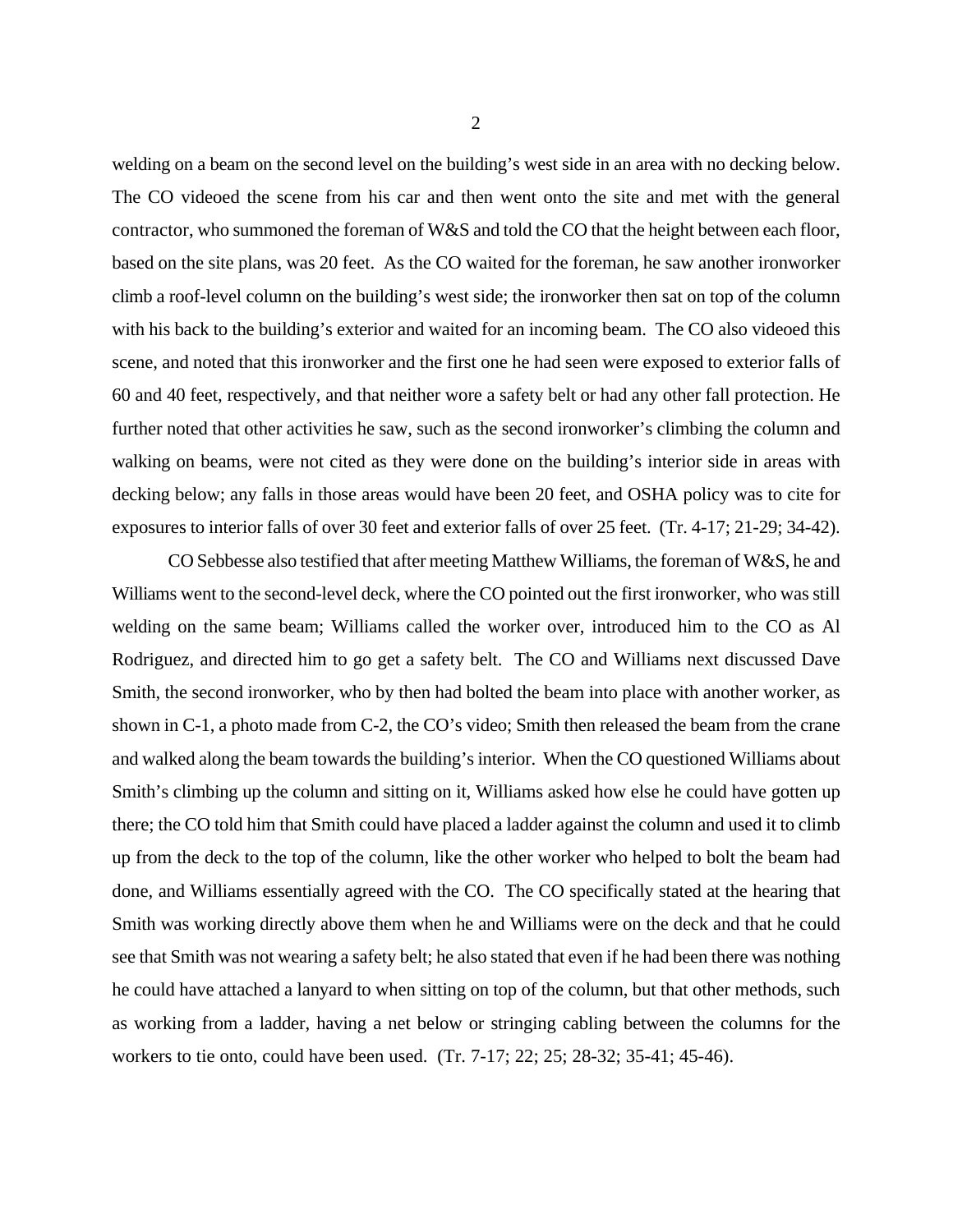Matthew Williams testified he had been in steel erection for 15 years and that his job at the site included safety. He said that safety cable was put around the perimeter of each floor once the decking was down, that safety nets were placed over any holes on the first level, and that employees wore safety belts and tied off when required; he also said that the floors were just over 13 feet apart, rather than 20, that he knew this was the case due to the project plans and the height of the crane as compared with the building, as shown in C-2, and that the finished building would be only 40 to 43 feet high. Williams stated that both of the cited employees were tied off. He explained that all of the ironworkers on the job wore tool belts that were safety belts as well, that C-2 showed that Rodriguez and Smith had belts on, and that while it could not be determined from the video if they were actually tied off, they were as far as he was concerned because he constantly told employees to do so; he also explained that Rodriguez could have tied off by hooking his lanyard to the top flange of the beam he was sitting on or by wrapping the lanyard around the beam, and that Smith could have tied off by means of the holes in the lugs on top of the column. Williams denied having seen whether Rodriguez and Smith were tied off when he was on the deck with the CO, indicating they were too far away, and further denied that the CO brought up the issue. He also indicated that although Smith could have done his work at the top of the column from a ladder this would have been more dangerous; the ladder would have been unstable due to not being tied off and Smith could have fallen, or the incoming beam could have knocked Smith off the ladder. (Tr. 48-81).

29 C.F.R. 1926.105(a), the subject standard, states as follows:

Safety nets shall be provided when workplaces are more than 25 feet above the ground or water surface, or other surfaces where the use of ladders, scaffolds, catch platforms, temporary floors, safety lines, or safety belts is impractical.

Commission precedent holds that a violation of the standard is established where the Secretary has shown that employees were exposed to falls of 25 feet or more and that none of the safety devices enumerated in the standard were utilized. *See Peterson Bros. Steel Erection Co.*, 16 BNA OSHC 1196, 1198 (No. 90-2304, 1993), and cases cited therein. The CO in this case testified that Rodriguez and Smith were exposed to exterior falls of 40 and 60 feet, respectively, and that neither was tied off or had any other fall protection. Williams, on the other hand, testified that the employees were tied off and that the distances to the ground were much less than those stated by the CO. For the reasons that follow, the testimony of the CO is credited over that of Williams.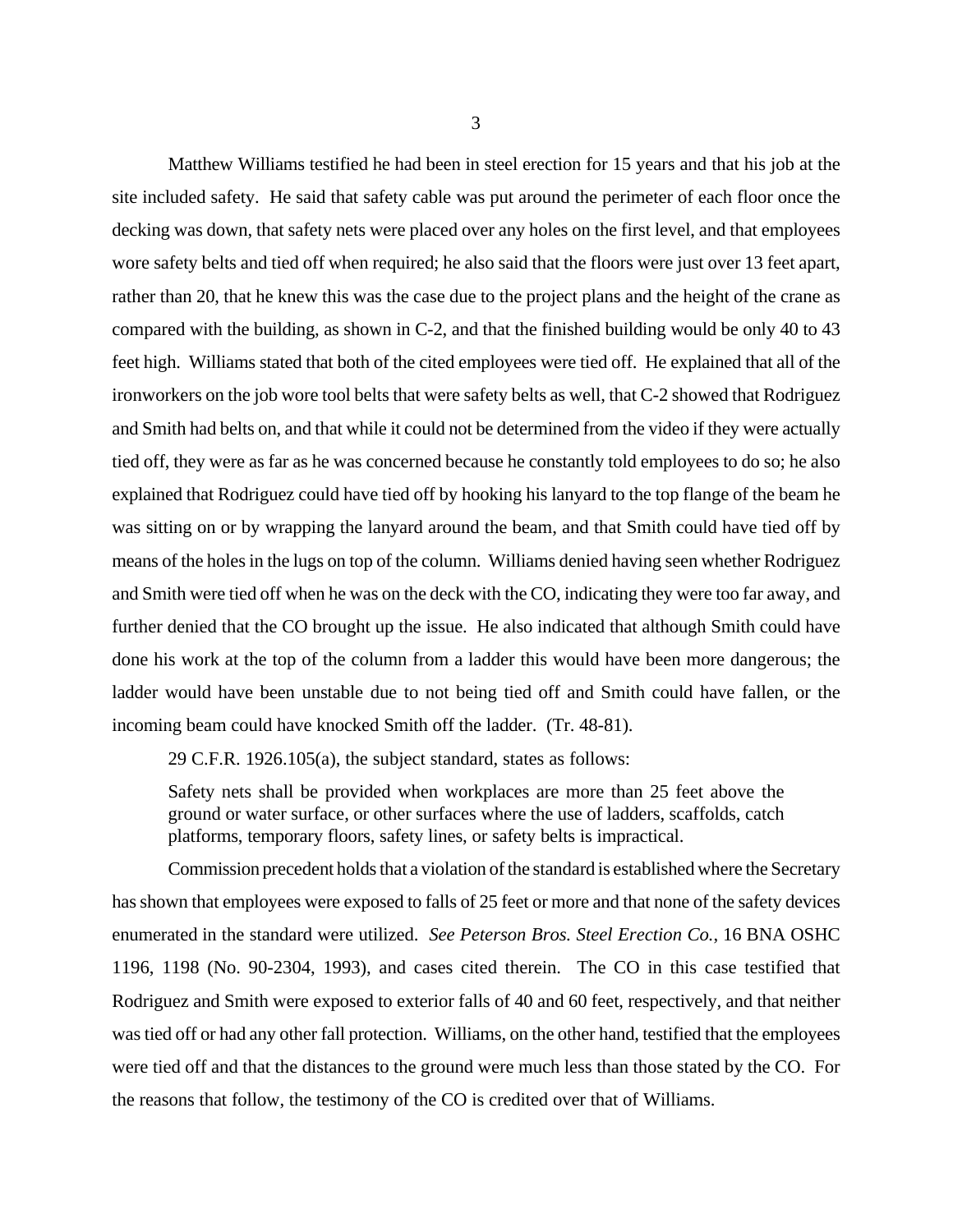First, I note that the CO has been with OSHA for seven years, that he has performed over 400 inspections, 60 to 70 percent involving construction, and that his prior experience includes high-rise construction as a union worker. (Tr. 4-5). Second, I found the CO's testimony as a whole to be consistent and convincing, and I note in particular that it was the general contractor who told the CO that the floors were 20 feet apart. (Tr. 31-32). Third, I note Williams' self-interest in this matter, and certain inconsistencies in his testimony; for example, he stated the finished building would be 40 to 43 feet high, but then said that the columns used, like the one Smith sat on, were 30 feet high. (Tr. 52). Fourth, in light of the CO's testimony, much of Williams' testimony was simply unpersuasive, including his testimony that the floors were 13 feet apart, that could not tell while on the deck if the employees were tied off and that the CO did not mention this matter, that the tool belts were also safety belts, and that Smith could have tied off to the top of the column. Based on the record, I find that Rodriguez and Smith were exposed to the cited fall hazards and that they did not have on safety belts and were not tied off. I also find that Rodriguez could have tied off to the beam he was sitting on and that W&S could have devised a fall protection means for Smith to use, such as cabling between the columns or working from a ladder. This item is affirmed as a serious violation.<sup>1</sup>

The Secretary has proposed a penalty of \$1,500.00 for this item. In assessing penalties, the Commission is to give due consideration to the employer's size, history and good faith, and to the gravity of the violation. The record in this case shows that OSHA reduced the initial penalty of \$5,000.00 by 70 percent due to the employer's small size and lack of history of previous violations, but that no further reductions were given because the company did not produce a written safety or fall protection plan and the gravity of the violation was high. (Tr. 22-24). In light of these factors, the proposed penalty of \$1,500.00 is appropriate and it is therefore assessed.

#### Citation 1 - Item 1 - 29 C.F.R. 1926.21(b)

The CO testified that when asked if he had a safety or fall protection plan, Williams said he did and that he would send it; however, the CO never received it. The CO further testified that Williams told him he had not trained the employees at the site because they were all union-trained ironworkers; Williams also told him the general contractor held safety meetings at the site but that

<sup>&</sup>lt;sup>1</sup>In affirming the violation, I have relied primarily on the testimony of the witnesses and not on the OSHA video, because, as both parties agreed, its quality was less than ideal. (Tr. 13; 33-34).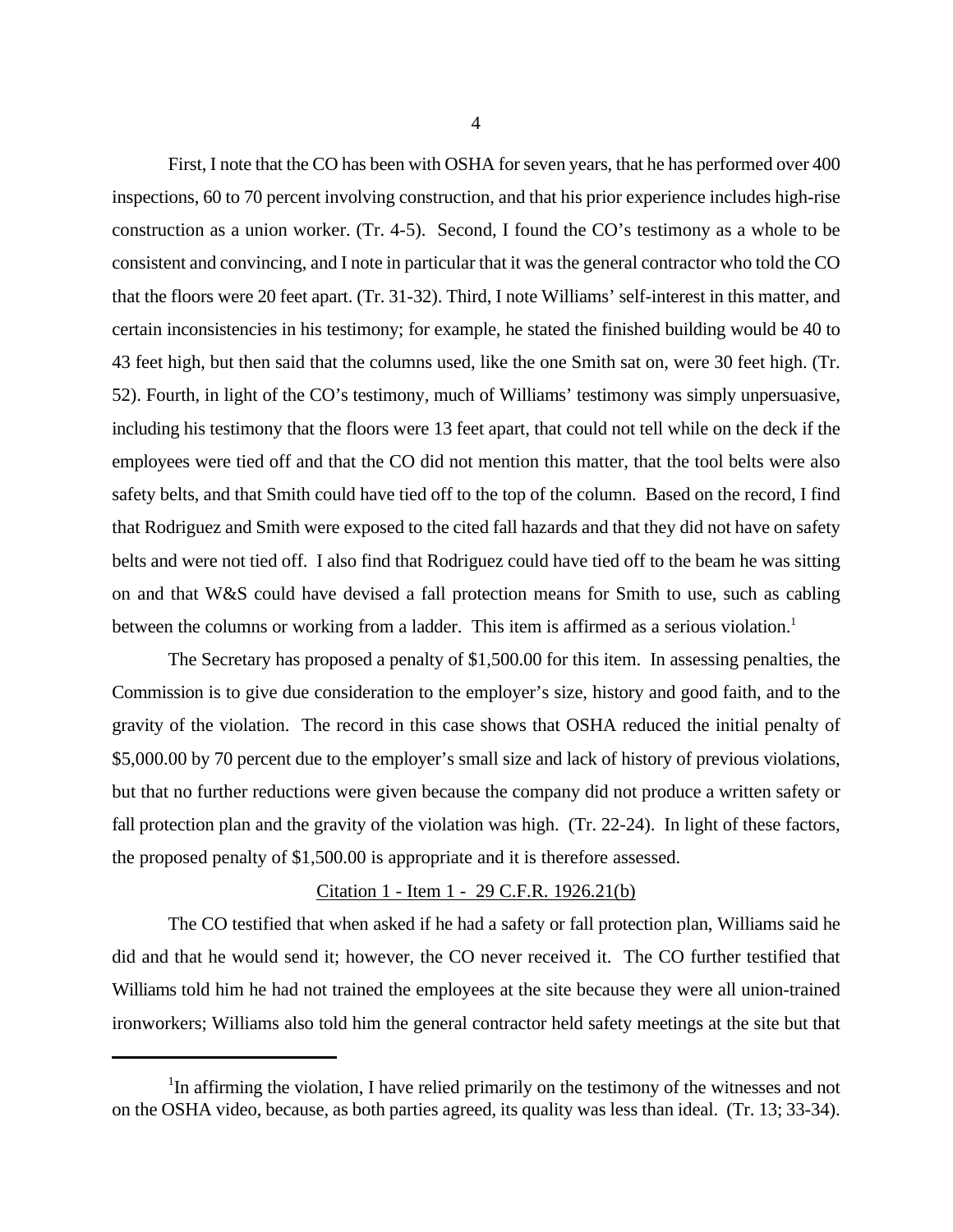he himself had no documentation of the meetings. (Tr. 17-18; 42-45). Williams, on the other hand, testified that he held a safety meeting every morning as everyone was having coffee, that he noted any concerns the employees brought up and had the union steward on the job take care of them, and that the steward was responsible for monitoring the site for safety problems; he also testified that he and all of the employees on the job were union ironworkers who had had the same three-year apprenticeship, that the last year of the training included a class devoted to safety issues, and that W&S had a safety and fall protection plan which he implemented on all of his jobs. (Tr. 67-71).

29 C.F.R. 1926.21(b)(2), the cited standard, provides as follows:

The employer shall instruct each employee in the recognition and avoidance of unsafe conditions and the regulations applicable to his work environment to control or eliminate any hazards or other exposure to illness or injury.

An employer complies with the above standard by informing employees of safety hazards which would be known to a reasonably prudent employer or which are addressed by specific OSHA regulations; however, evidence that employees were not aware of safety requirements due to a lack of specific instructions demonstrates a violation. *See R & R Builders, Inc.*, 15 BNA OSHC 1383, 1390 (No. 88-282, 1991), and cases cited therein. The discussion with respect to 29 C.F.R. 1926.105(a), *supra*, establishes that two W&S employees were exposed to exterior falls of over 25 feet without being tied off or otherwise protected. Further, there was no evidence the workers were ever instructed to tie off when exposed to exterior falls of more than 25 feet, other than Williams' assertion that he "constantly" told them to tie off, and although Williams testified that W&S had a fall protection plan he divulged none of its specifics and conceded he never sent OSHA a copy. (Tr. 54; 70-71; 77). Finally, while it is undisputed that the employees were union-trained ironworkers, the Commission has noted that "an employer that places too much trust in the quality of experience and training an employee has already acquired elsewhere runs the risk of violating the standard." *Ford Develop. Corp.*, 15 BNA OSHC 2003, 2009 (No. 90-1505, 1992). On the basis of the record, W&S did not comply with the cited standard, and this item is affirmed as a serious violation. The initial penalty for this item, \$2,500.00, was given the same reductions as noted above, resulting in the Secretary's proposed penalty of \$750.00. (Tr. 18-20). I conclude that the proposed penalty of \$750.00 is appropriate, and it is accordingly assessed.